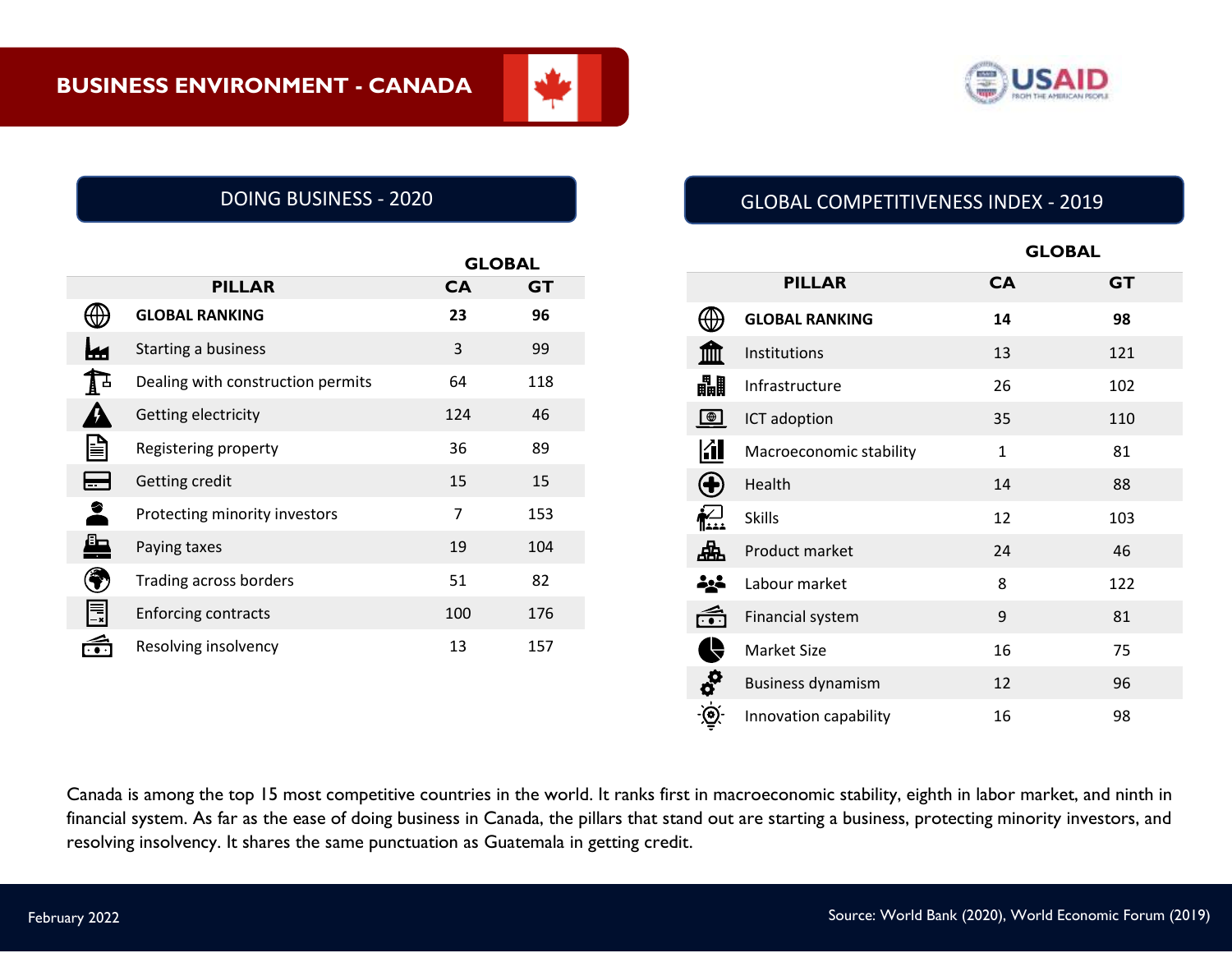# **BUSINESS ENVIRONMENT - CANADA**





# INVESTMENT PROJECTS CANADA 2019-2021

#### Investment Projects in Canada from January 2019 to December 2021

# **By source country**



977 investment projects have been registered in Canada. The main countries of origin of those investments are: United States, 47%; United Kingdom, 11%, and France, 6%. The main sectors are: IT services and software, 36%; Business services, 13%, and Communications, 7%.

#### Investment Projects by Canada From January 2019 to December 2021



## **By sector**



- **Software and IT services**
- **Business services**
- Pharmaceuticals
- **Renewable energy**
- **Financial services**
- **Industrial equipment**
- Real estate
- **Metals**
- Communications
- **Food and beverages**
- Others

1,106 investment projects by Canada have been registered, the main destination countries are: United States, 38%; United Kingdom, 8%, and France, 7%. The main sectors are: IT services and software, 20%; Business Services, 11%, and Pharmaceuticals, 8%.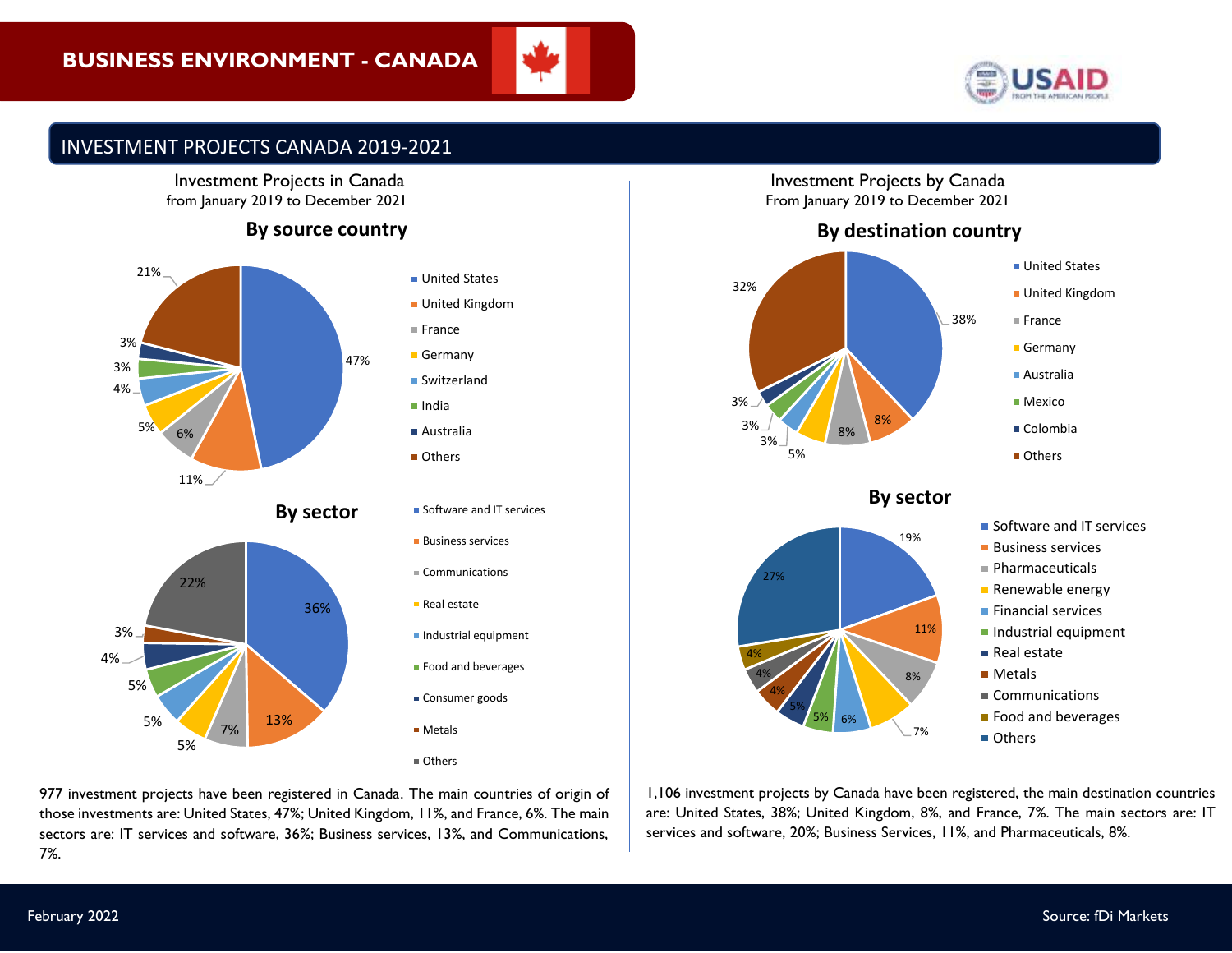



# INVESTMENT SIGNALS 2021

 Investment signals destined for Canada From July 2020 to December 2021

# **By source country**





investments are: United States, 33%; United Kingdom, 19%, and India, 10%. The main There have been 94 investment signals in Canada, the main countries of origin of these sectors are: IT services and software, 52%; Food and beverages, 9%, and Financial services, 7%.

Investment signals originating in Canada from July 2020 to December 2021

# **By destination country**



There have been 213 investment signals by Canada, the main countries of destination are the United States, 52%; Australia, 8%, and the United Kingdom, 7%. The main sectors are Software and IT services, 64%; Food and beverages, 6%, and Financial services, 5%.